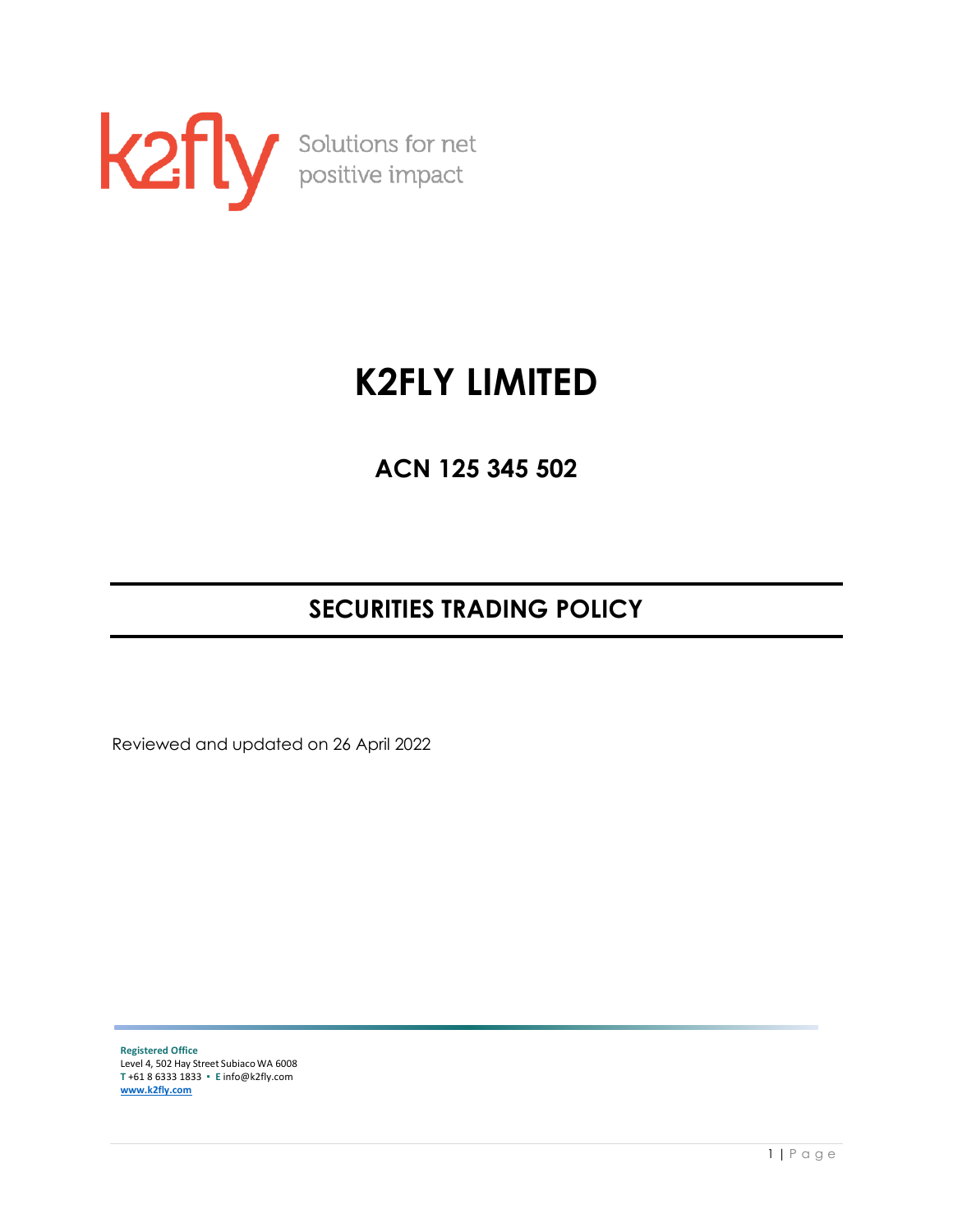#### **SECURITIES TRADING POLICY**

#### **1. INTRODUCTION**

These guidelines set out the policy on any dealings in the Company's securities by its Personnel.

This policy is not designed to prohibit the Company's Personnel from investing in the Company's securities but does recognise that there may be times when directors, officers or certain employees cannot or should not invest in the Company securities.

Personnel are encouraged to be long-term holders of the Company's securities. However, it is important that care is taken in the timing of any dealings of such securities.

The purpose of this policy is not only to minimise the risk of insider trading, but also to avoid the appearance of insider trading and the significant reputational damage associated with the perception of insider trading.

# **2. DEFINITIONS**

In this policy:

**Key Management Personnel** are those persons having authority and responsibility for planning, directing and controlling the activities of the entity, directly or indirectly, including any Director (whether executive or otherwise) of that entity.

The Company has determined that its Key Management Personnel for the purposes of this Policy are its Directors, Chief Executive Officer (**CEO**) and Chief Financial Officer (**CFO**), other Executives who report directly to the CEO and the Company Secretary of the Company.

Key Management Personnel also includes:

- (i) a company or trust controlled by any of the persons referred to above; and
- (ii) for the purposes of clauses 5 and 6 only, a spouse (including a de facto spouse), child (including any step-child or adopted child), close relative, a person financially dependent on or acting with any of the Key Management Personnel referred to above.

**Personnel** includes officers, employees, contractors or agents of the Company.

#### **3. WHAT TYPES OF TRANSACTIONS ARE COVERED BY THIS POLICY?**

This policy applies to both the sale and purchase of any securities of the Company and its subsidiaries on issue from time to time.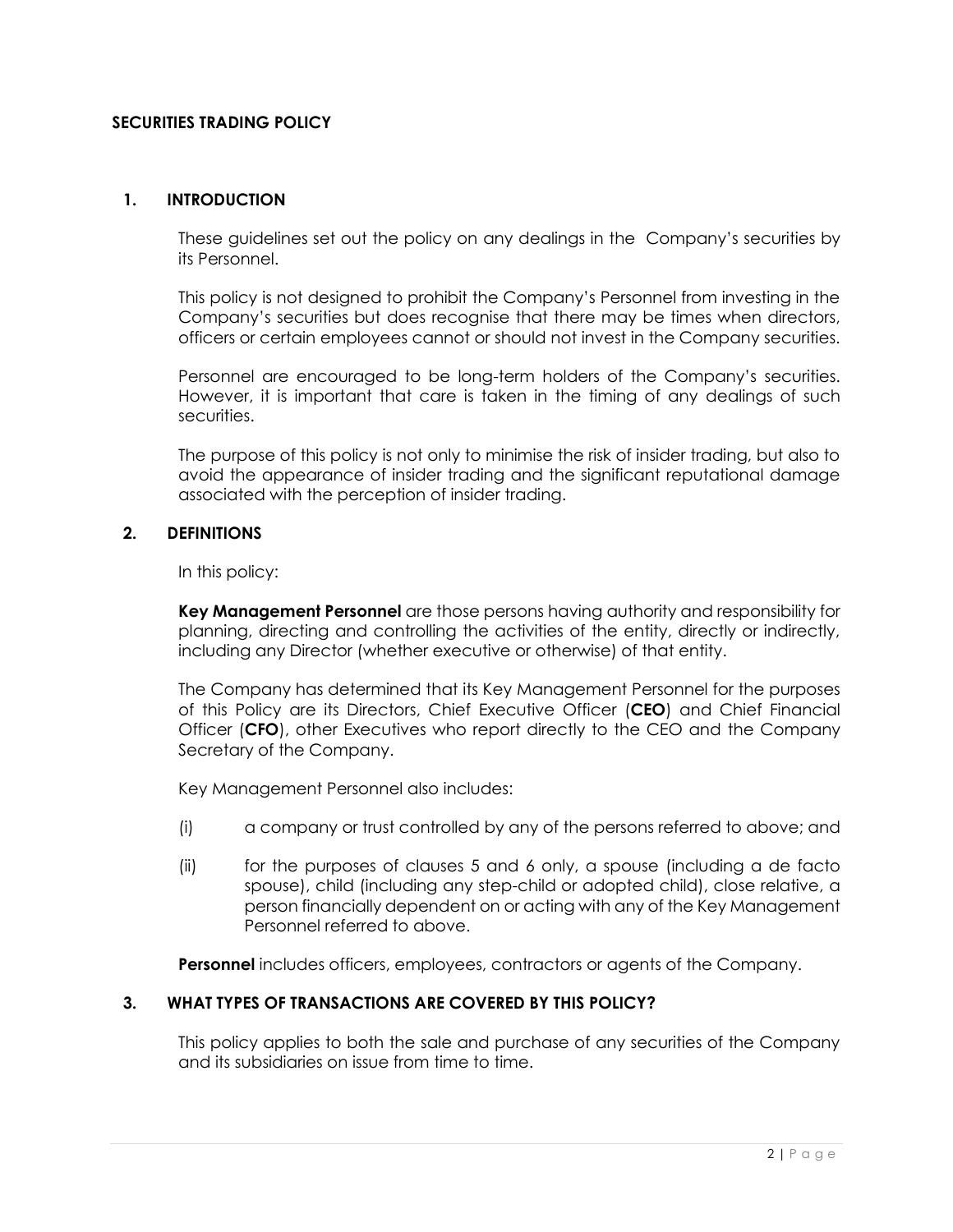# **4. WHAT IS INSIDER TRADING?**

# **Prohibition**

Insider trading is a criminal offence. It may also result in civil liability. In broad terms, a person will be guilty of insider trading if:

- (a) that person possesses information which is not generally available to the market and, if it were generally available to the market, would be likely to have a material effect on the price or value of the Company's securities (i.e. information that is 'price sensitive'); and
- (b) that person:
	- *(i)* buys or sells securities in the Company; or
	- *(ii)* procures someone else to buy or sell securities in the Company; or
	- *(iii)* passes on that information to a third party where that person knows, or ought reasonably to know, that the third party would be likely to buy or sell the securities or procure someone else to buy or sell the securities of the Company.

#### **Examples**

To illustrate the prohibition described above, the following are possible examples of price sensitive information which, if made available to the market, may be likely to materially affect the price of the Company's securities:

- (a) the Company considering a major acquisition;
- (b) the threat of major litigation against the Company;
- (c) the Company's revenue and profit or loss results materially exceeding (or falling short of) the market's expectations;
- (d) a material change in debt, liquidity or cash flow;
- (e) a significant new development proposal (e.g. new product or technology);
- (f) the grant or loss or a major contract;
- (g) a management or business restructuring proposal;
- (h) a share issue proposal;
- (i) an agreement or option to acquire another business; and
- (j) significant contract awards, results, or changes in profit guidance estimates.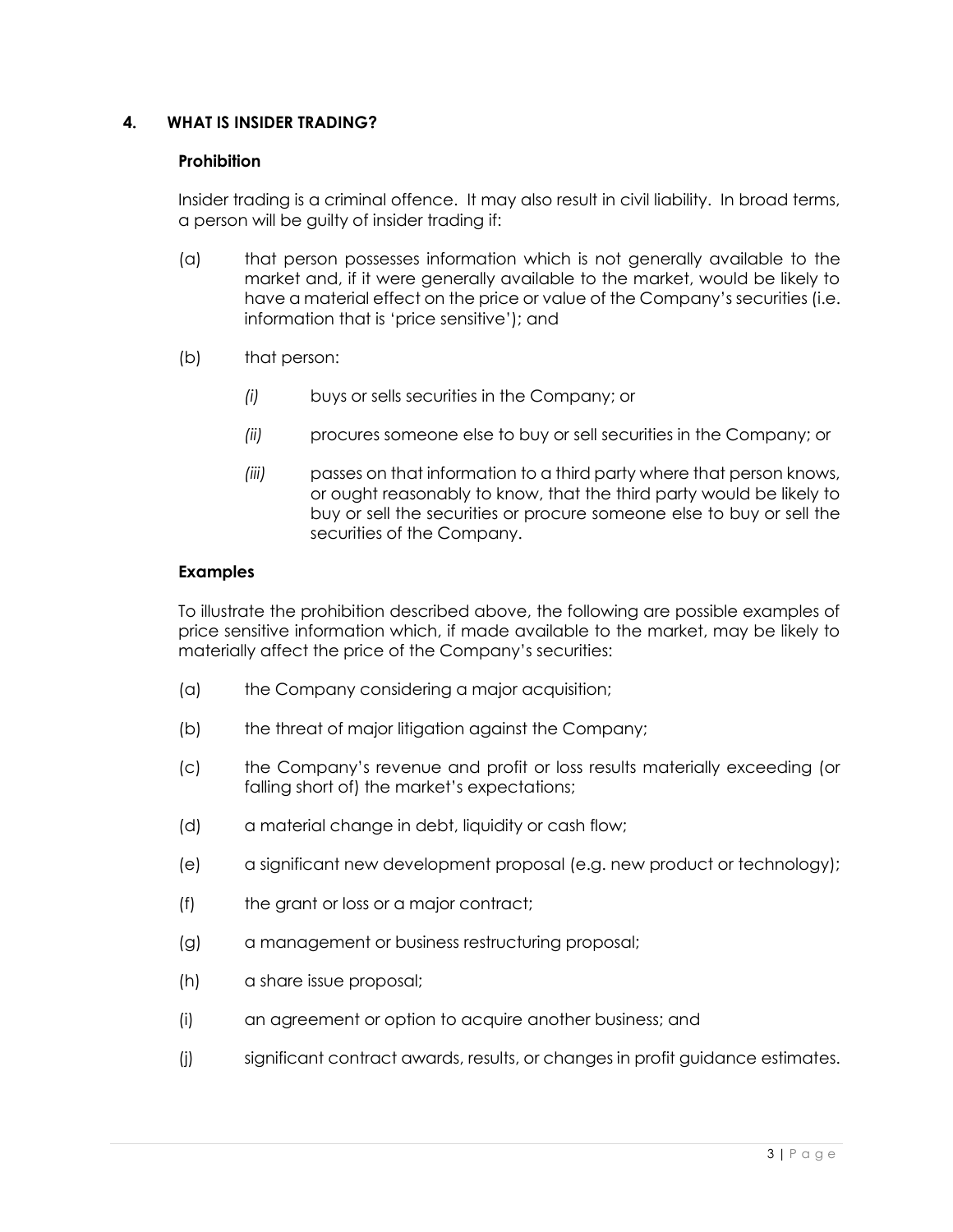#### **Dealing through third parties**

The insider trading prohibition extends to dealings by individuals through nominees, agents or other associates, such as family members, family trusts and family companies (referred to as "**Associates**" in these guidelines).

#### **Information however obtained**

It does not matter how or where the person obtains the information – it does not have to be obtained from the Company to constitute inside information.

#### **Confidential Information**

Employees and directors also have a duty of confidentiality to the Company. A person must not reveal any confidential information concerning the Company, use that information in any way which may cause loss to the Company, or use that information to gain an advantage for themselves or anyone else.

#### **Limiting Risk**

Employees, directors and officers must not enter into transactions or arrangements which operate to limit the economic risk of their security holding in the company without first seeking and obtaining written acknowledgement from the Chair.

#### **Employee share schemes**

The prohibition does not apply to acquisitions of shares or options by employees made under employee share or option schemes, nor does it apply to the acquisition of shares as a result of the exercise of options under an employee option scheme. However, the prohibition does apply to the sale of shares acquired under an employee share scheme and also to the sale of shares acquired following the exercise of an option granted under an employee option scheme.

# **5. GUIDELINES FOR TRADING IN THE COMPANY'S SECURITIES**

#### **General rule**

Personnel must **not**, except in exceptional circumstances deal in securities of the Company during the following periods:

- (k) In the seven (7) days prior to, and 48 hours after the release of the Company's Annual Financial Report;
- (l) In the seven (7) days prior to, and 48 hours after the release of the Consolidated Interim Financial Report of the Company; and
- (m) In the seven (7) days prior to, and 48 hours after the release of the Company's quarterly reports,

(together the **Closed Periods**).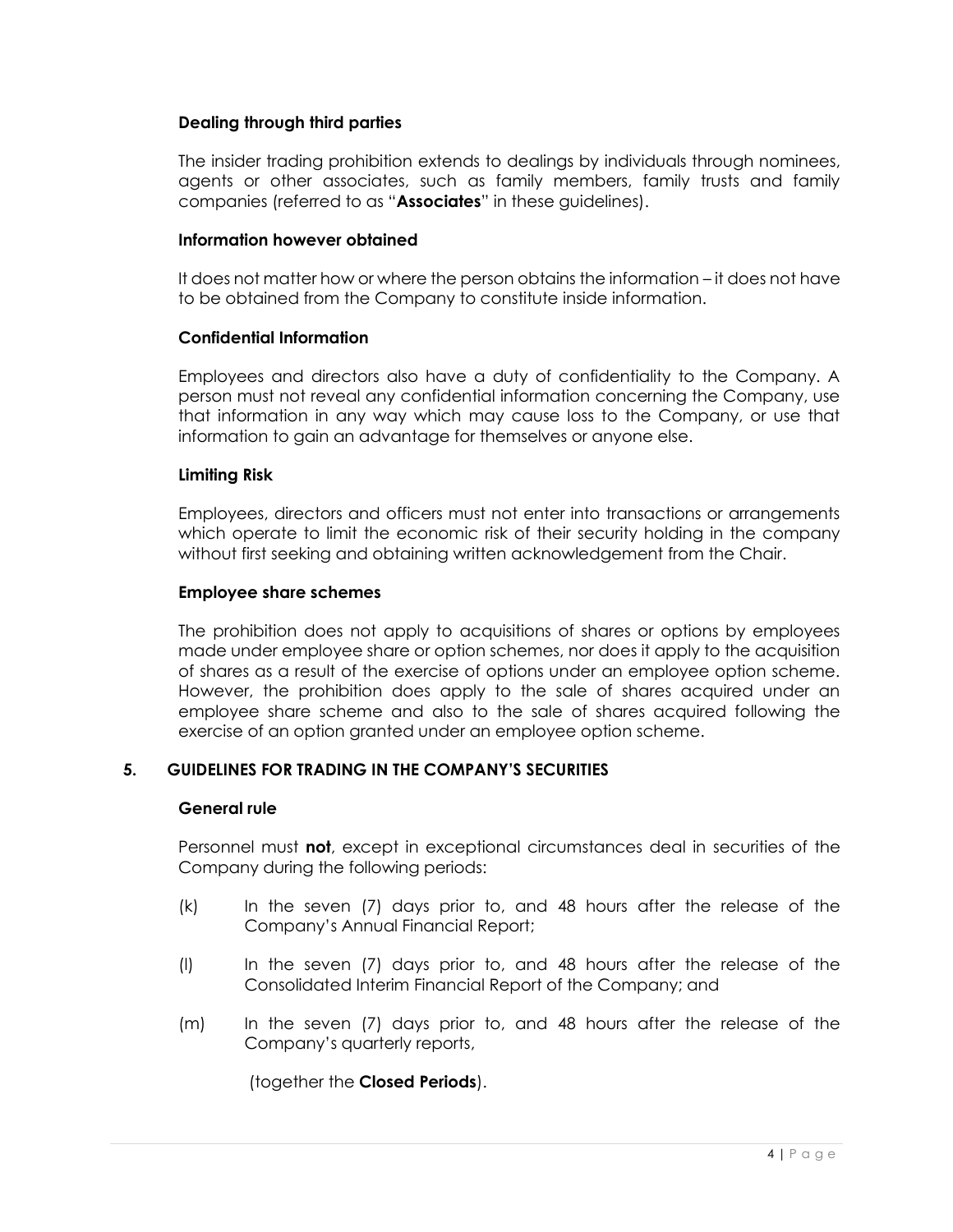The Company may at its discretion vary this rule and apply ad hoc restrictions it considers appropriate by general announcement to all Personnel either before or during the Closed Periods or at any time.

# **Permission Required**

Personnel must **not**, except in exceptional circumstances, deal in securities of the Company without receiving prior written approval in accordance with the process detailed below.

#### **Price Sensitive Information**

However, if any Personnel is in possession of price sensitive information which is not generally available to the market, then he or she must not deal in the Company's securities at **any** time.

#### **No short-term or speculative trading in the Company's securities**

Personnel should never engage in short-term or speculative trading of the Company's securities except for the exercise of options where the shares will be sold shortly thereafter. This prohibition includes short term direct dealing in the Company's securities as well as transactions in the derivative markets, involving exchange traded options, share warrants, contracts for difference, and other similar instruments, which are short term or speculative.

#### **No protection arrangements**

The entering into of all types of "protection arrangements" for any Company securities (or Company products in the derivatives markets):

- (a) is prohibited at any time in respect of any Company securities which are unvested or subject to a holding lock; and
- (b) otherwise, requires approval under clause 6.

For the avoidance of doubt and without limiting the generality of this policy, entering into protection arrangements includes entering into transactions which:

- (a) amount to "short selling" of securities beyond their holding of securities;
- (b) operate to limit the economic risk of any their security holding (e.g. hedging arrangements) including Company's securities held beneficially (for example, in trust or under an incentive plan) on their behalf; or
- (c) otherwise enable a person to profit from a decrease in the market price of securities.

#### **Limitations on granting of security over Company's securities or entering into margin lending arrangements**

(a) Personnel may not at any time directly or indirectly, grant any form of security (whether by way of charge, mortgage, pledge or otherwise) over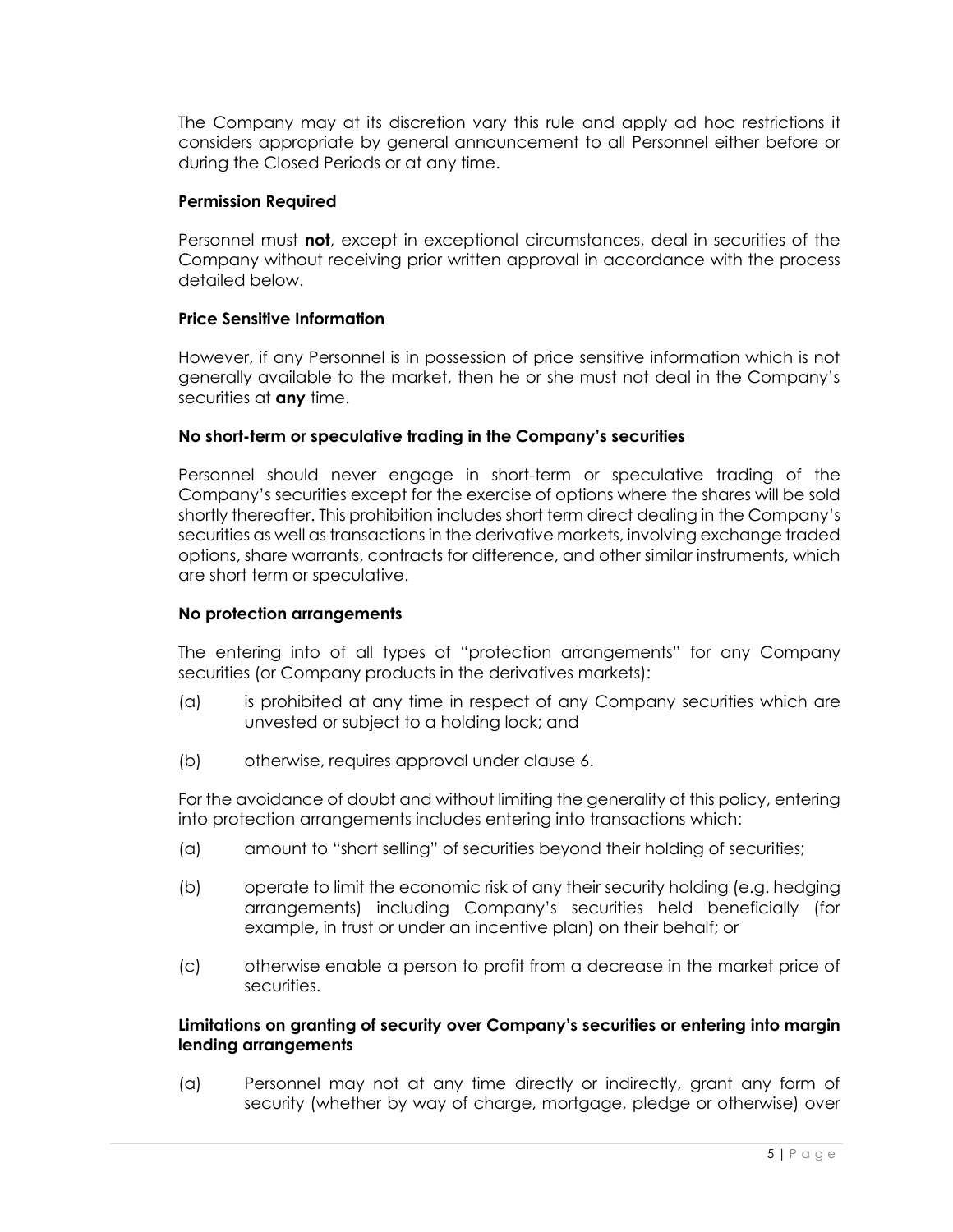any Company securities which are unvested or subject to a holding lock, to secure any obligation they or any third party may have.

- (b) Unless subclause (a) above applies, Personnel may, directly or indirectly, grant any form of security (whether by way of charge, mortgage, pledge or otherwise) over any of the Company's securities, to secure any obligation they or any third party may have, with consent under clause 6**Error! Reference source not found.**.
- (c) Notwithstanding this clause, the entering into by Personnel of any margin lending arrangements involving Company securities is prohibited

# **Securities in other companies**

Buying and selling securities of other companies with which the Company may be dealing is prohibited where an individual possesses information which is not generally available to the market and is 'price sensitive'. For example, where an individual is aware that the Company is about to sign a major agreement with another company, they should not buy securities in either the Company or the other company.

#### **Exceptions**

- (a) Personnel may at any time:
	- *(i)* acquire ordinary shares in the Company by conversion of securities giving a right of conversion to ordinary shares;
	- *(ii)* acquire Company securities under a bonus issue made to all holders of securities of the same class;
	- *(iii)* acquire Company securities under a dividend reinvestment, or topup plan that is available to all holders or securities of the same class;
	- *(iv)* acquire, or agree to acquire or exercise options under an employee incentive scheme (as that term is defined in the ASX Listing Rules), such as a Company Share Option Plan;
	- *(v)* withdraw ordinary shares in the Company held on behalf of the Personnel in an employee incentive scheme (as that term is defined in the ASX Listing Rules) where the withdrawal is permitted by the rules of that scheme;
	- *(vi)* acquire ordinary shares in the Company as a result of the exercise of options held under an employee option scheme;
	- *(vii)* transfer securities of the Company already held into a superannuation fund or other saving scheme in which the restricted person is a beneficiary;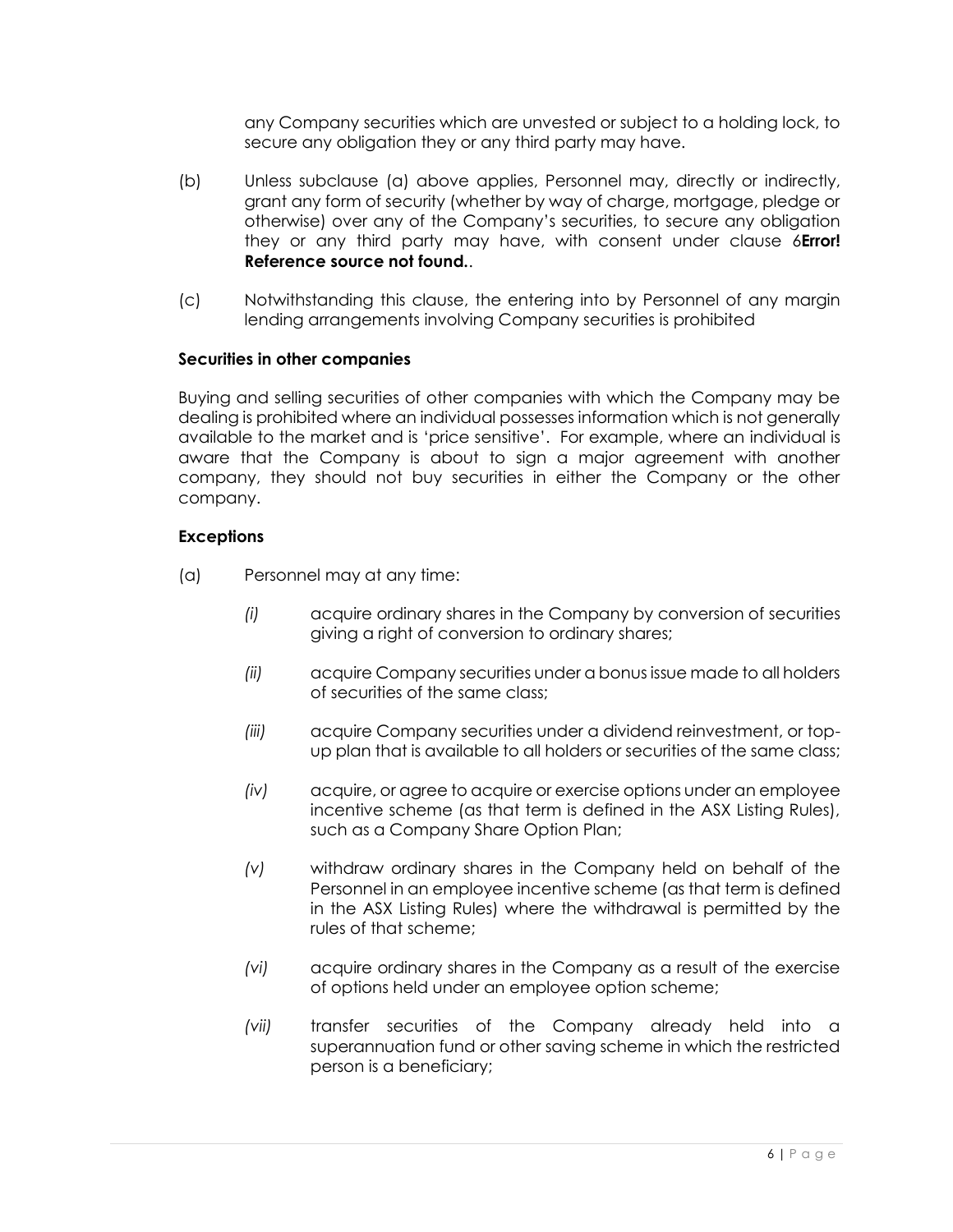- *(viii)* make an investment in, or trade in units of, a fund or other scheme (other than a scheme only investing in the securities of the Company) where the assets of the fund or other scheme are invested at the discretion of a third party;
- *(ix)* where a restricted person is a trustee, trade in the securities of the Company by that trust, provided the restricted person is not a beneficiary of the trust and any decision to trade during a prohibited period is taken by the other trustees or by the investment managers independently of the restricted person;
- *(x)* undertake to accept, or accept, a takeover offer;
- *(xi)* trade under an offer or invitation made to all or most of the security holders, such as a rights issue, a security purchase plan, a dividend or distribution reinvestment plan and an equal access buy-back, where the plan that determines the timing and structure of the offer has been approved by the board. This includes decisions relating to whether or not to take up the entitlements and the sale of entitlements required to provide for the take up of the balance of entitlements under a renounceable pro rata issue;
- *(xii)* dispose of securities of the Company resulting from a secured lender exercising their rights, for example, under a margin lending arrangement;
- *(xiii)* exercise (but not sell securities following exercise) an option or a right under an employee incentive scheme, or convert a convertible security, where the final date for the exercise of the option or right, or the conversion of the security, falls during a prohibited period or the Company has had a number of consecutive prohibited periods and the restricted person could not reasonably have been expected to exercise it at a time when free to do so; or
- *(xiv)* trade under a non-discretionary trading plan for which prior written clearance has been provided in accordance with procedures set out in this Policy.
- (b) In respect of any share or option plans adopted by the Company, it should be noted that it is not permissible to provide the exercise price of options by selling the shares acquired on the exercise of these options unless the sale of those shares occurs outside the Closed Periods.

Were this to occur at a time when the person possessed inside information, then the sale of Company securities would be a breach of insider trading laws, even though the person's decision to sell was not influenced by the inside information that the person possessed and the person may not have made a profit on the sale. Where Company securities are provided to a lender as security by way of mortgage or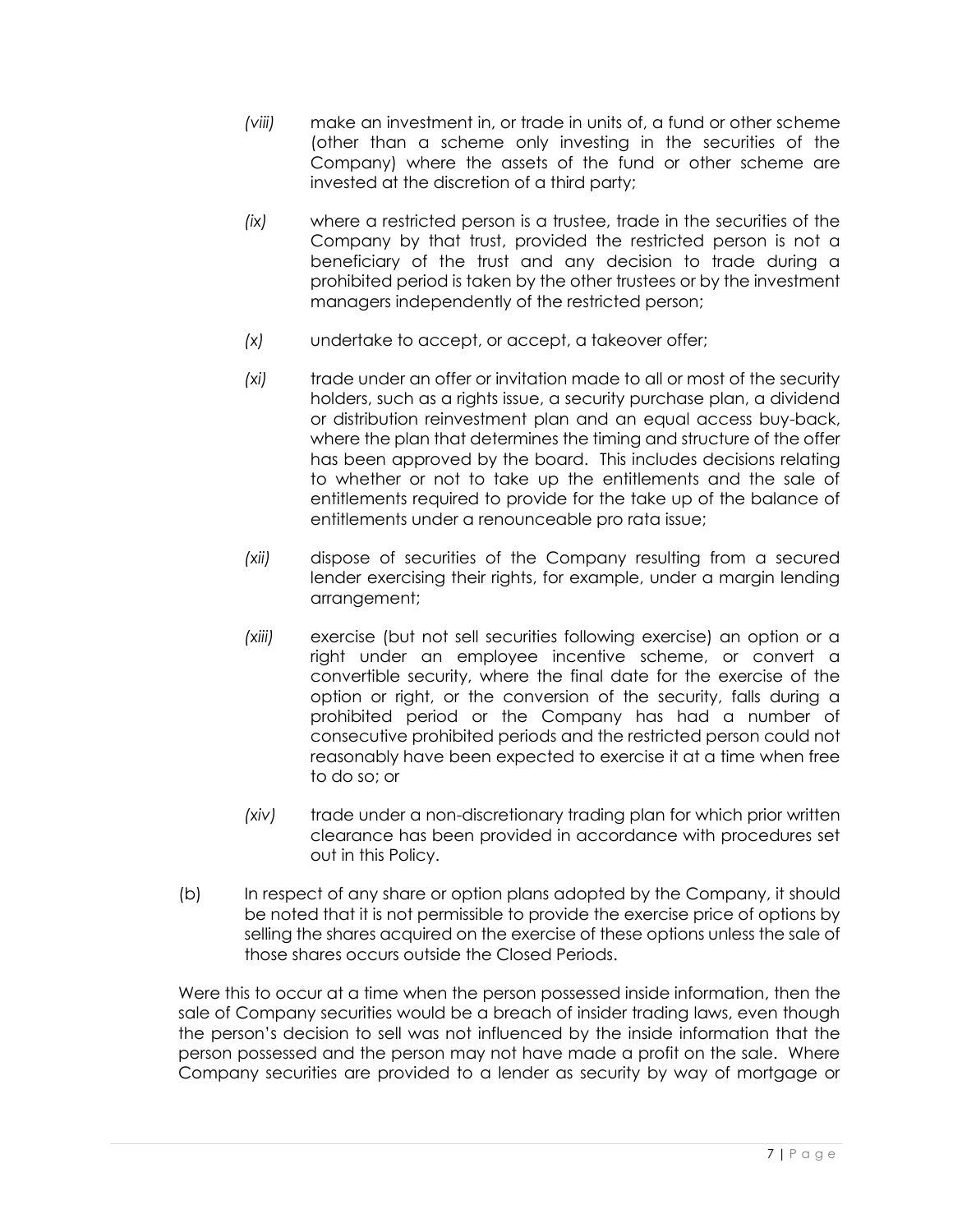charge, a sale that occurs under that mortgage or charge as a consequence of default would not breach insider trading laws.

# **Notification of periods when Personnel are not permitted to trade**

The Company Secretary will endeavour to notify all Personnel of the times when they are not permitted to buy or sell the Company's securities.

# **6. APPROVAL AND NOTIFICATION REQUIREMENTS**

#### **Approval requirements**

- (a) Any Personnel (other than Key Management Personnel) wishing to buy, sell or exercise rights in relation to the Company's securities must obtain the prior written approval of the CEO before doing so.
- (b) Any Key Management Personnel (other than the CEO or Chair) wishing to buy, sell or exercise rights in relation to the Company's securities, before doing so, must obtain the prior written approval of:
	- (i) the CEO and Chair;
	- (ii) the Chair and at least one other Independent Director; or
	- (iii) Chair of the Audit & Risk Committee and at least one other Independent Director.
- (c) If the CEO wishes to buy, sell or exercise rights in relation to the Company's securities, the CEO must obtain the prior written approval of the Chair and at least 1 other Independent Director before doing so.
- (d) If the Chair wishes to buy, sell or exercise rights in relation to the Company's securities, the Chair must obtain the prior written approval of the Chair of the Audit & Risk Committee and at least one other Independent Director before doing so.

#### **Approvals to buy or sell securities**

- (a) All requests to buy or sell securities must include the intended volume of securities to be purchased or sold and an estimated time frame for the sale or purchase.
- (b) Copies of written approvals must be forwarded to the Company Secretary prior to the approved purchase or sale transaction.

# **Notification**

Subsequent to approval obtained in accordance with this policy, any Personnel who (or through his or her Associates) buys, sells, or exercises rights in relation to Company securities **must** notify the Company Secretary in writing of the details of the transaction within two (2) business days of the transaction occurring. This notification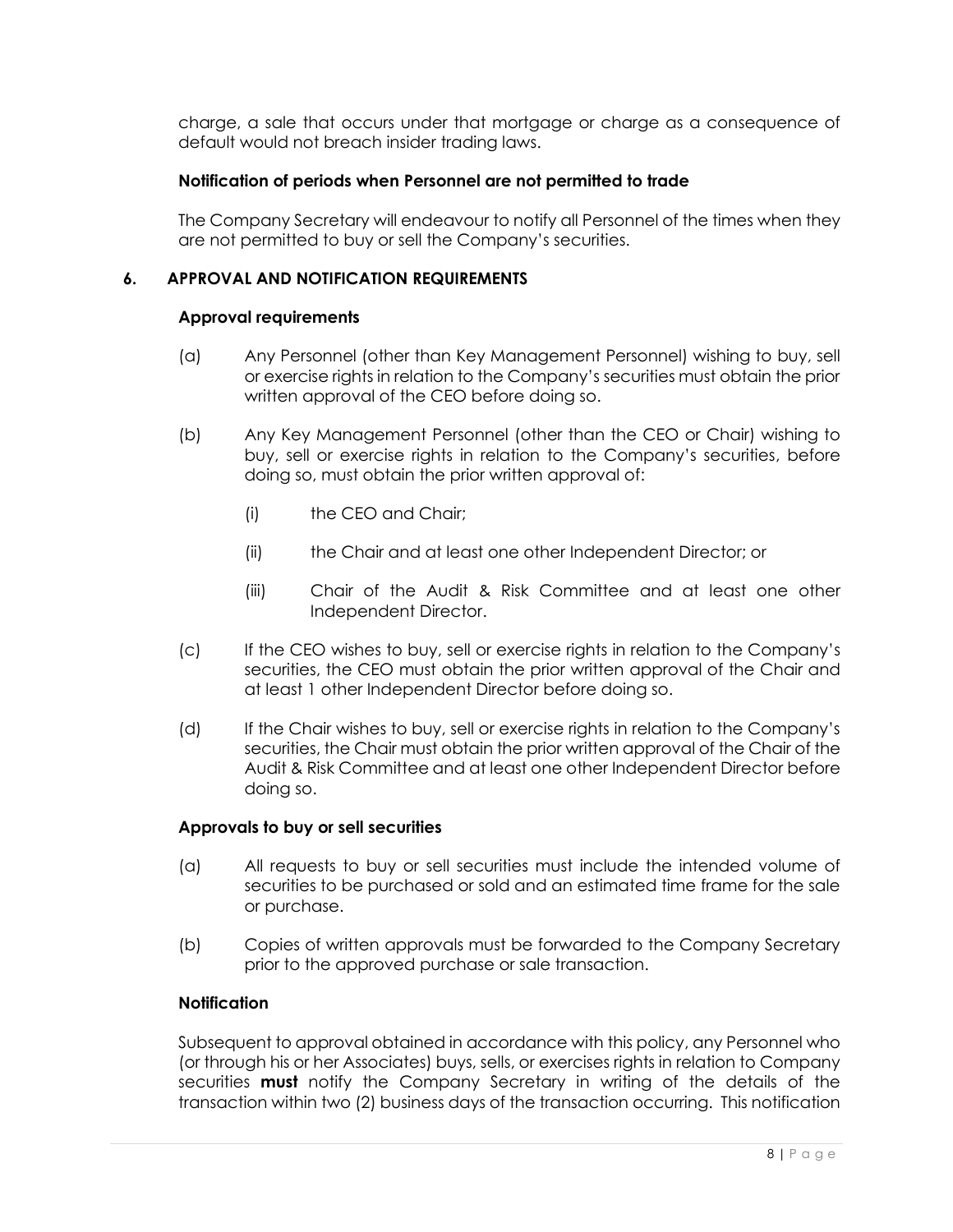obligation **operates at all times** but does not apply to acquisitions of shares or options by employees made under employee share or option schemes, nor does it apply to the acquisition of shares as a result of the exercise of options under an employee option scheme.

# **Key Management Personnel sales of securities – large volume**

Key Management Personnel need to be mindful of the market perception associated with any sale of Company securities and possibly the ability of the market to absorb the volume of shares being sold. With this in mind, the management of the sale of any significant volume of Company securities (i.e. a volume that would represent a volume in excess of 10% of the total securities held by the seller prior to the sale, or a volume to be sold that would be in excess of 10% of the average daily traded volume of the shares of the Company on the ASX for the preceding 20 trading days) by a Key Management Personnel needs to be discussed with the Board and the Company's legal advisers prior to the execution of any sale. These discussions need to be documented in the form of a file note, to be retained by the Company Secretary.

# **Exemption from Closed Periods restrictions due to exceptional circumstance**

Personnel who are not in possession of inside information in relation to the Company, may be given prior written clearance by the Chair (or in the case of the Chair by all other members of the Board) to sell or otherwise dispose of Company securities in a Closed Period where the person is in severe financial hardship or where there are exceptional circumstances as set out in this policy.

# **Severe financial hardship or exceptional circumstances**

The determination of whether a Personnel is in severe financial hardship will be made by the Chair (or in the case of the Chair by all other members of the Board).

A financial hardship or exceptional circumstances determination can only be made by examining all of the facts and if necessary obtaining independent verification of the facts from banks, accountants or other like institutions.

# **Financial hardship**

Personnel may be in severe financial hardship if they have a pressing financial commitment that cannot be satisfied other than by selling the securities of the Company.

In the interests of an expedient and informed determination by the Chair (or all other members of the Board as the context requires), any application for an exemption allowing the sale of Company securities in a Closed Period based on financial hardship must be made in writing stating all of the facts and be accompanied by copies of relevant supporting documentation, including contact details of the person's accountant, bank and other such independent institutions (where applicable).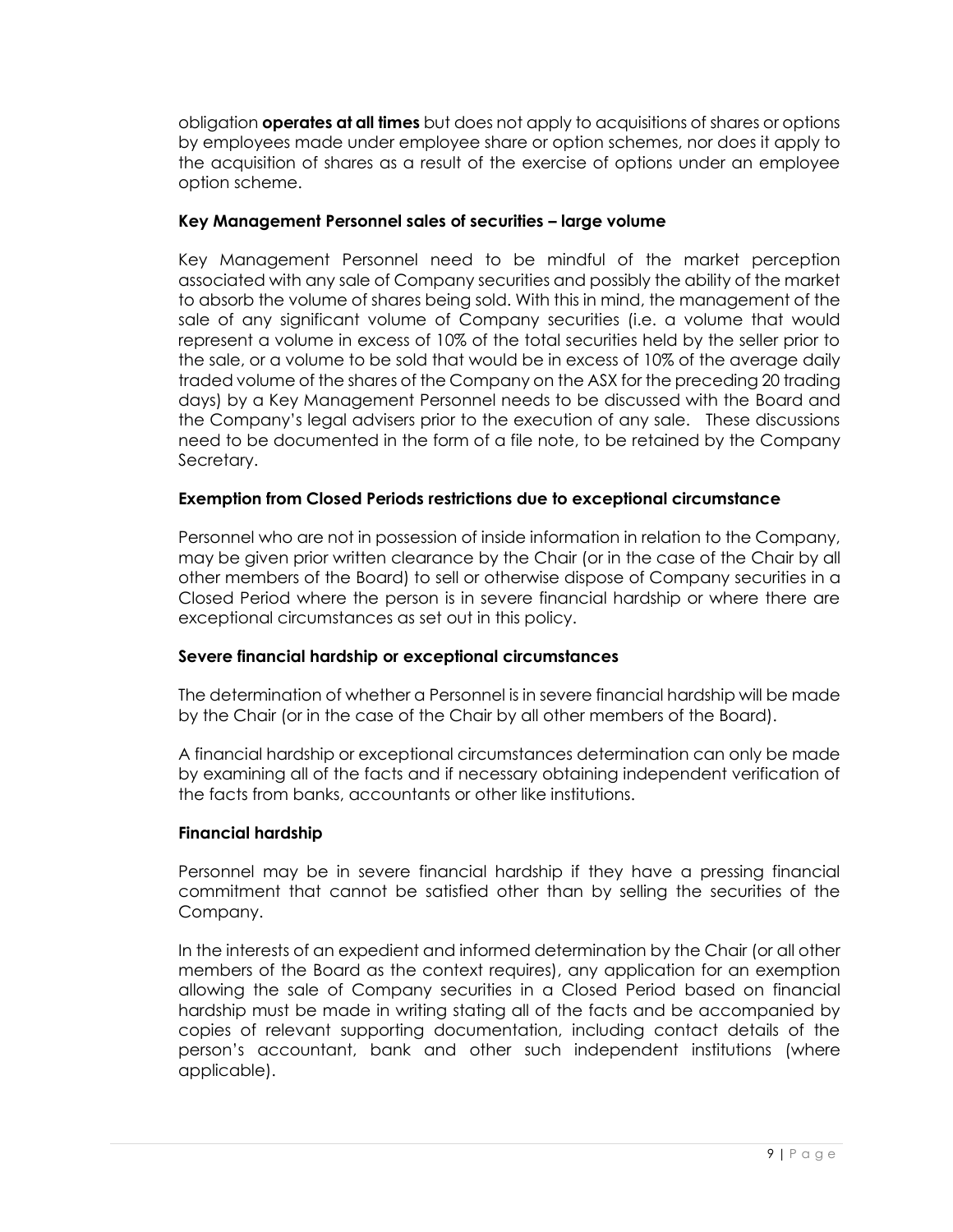Any exemption, if issued, will be in writing and shall contain a specified time period during which the sale of securities can be made.

#### **Exceptional circumstances**

Exceptional circumstances may apply to the disposal of Company securities by a Personnel if the person is required by a court order, a court enforceable undertaking for example in a bona fide family settlement, to transfer or sell securities of the Company, or there is some other overriding legal or regulatory requirement to do so.

Any application for an exemption allowing the sale of Company securities in a Closed Period based on exceptional circumstances must be made in writing and be accompanied by relevant court and/or supporting legal documentation (where applicable).

Any exemption, if issued, will be in writing and shall contain a specified time period during which the sale of securities can be made.

# **7. ASX NOTIFICATIONS AND DEALINGS BY DIRECTORS**

The ASX Listing Rules require the Company to notify the ASX within 5 business days after any dealing in securities of the Company (either personally or through an Associate) which results in a change in the relevant interests of a Director in the securities of the Company.

The Company has made arrangements with each Director to ensure that the Director promptly discloses to the Company Secretary all the information required by the ASX.

In any event, to enable the Company to comply with the obligation set out in clause 7, a director must immediately (and no later than 3 business days after any relevant event) notify the Company Secretary in writing of the requisite information for the Company Secretary to make the necessary notifications to the Australian Securities and Investments Commission and ASX as required under the Corporations Act and ASX Listing Rules.

If the Company makes a material change to this trading policy, the amended trading policy will be provided to the ASX for release to the market within 5 business days of the material changes taking effect.

#### **8. GENERAL**

Compliance with these guidelines for trading in the Company's securities does not absolve that individual from complying with the law, which must be the overriding consideration when trading in the Company's securities.

However, a breach of this policy will be regarded as serious misconduct which may lead to disciplinary action, up to and including dismissal.

This policy will be made available on the Company's website [www.k2fly.com](http://www.k2fly.com/)